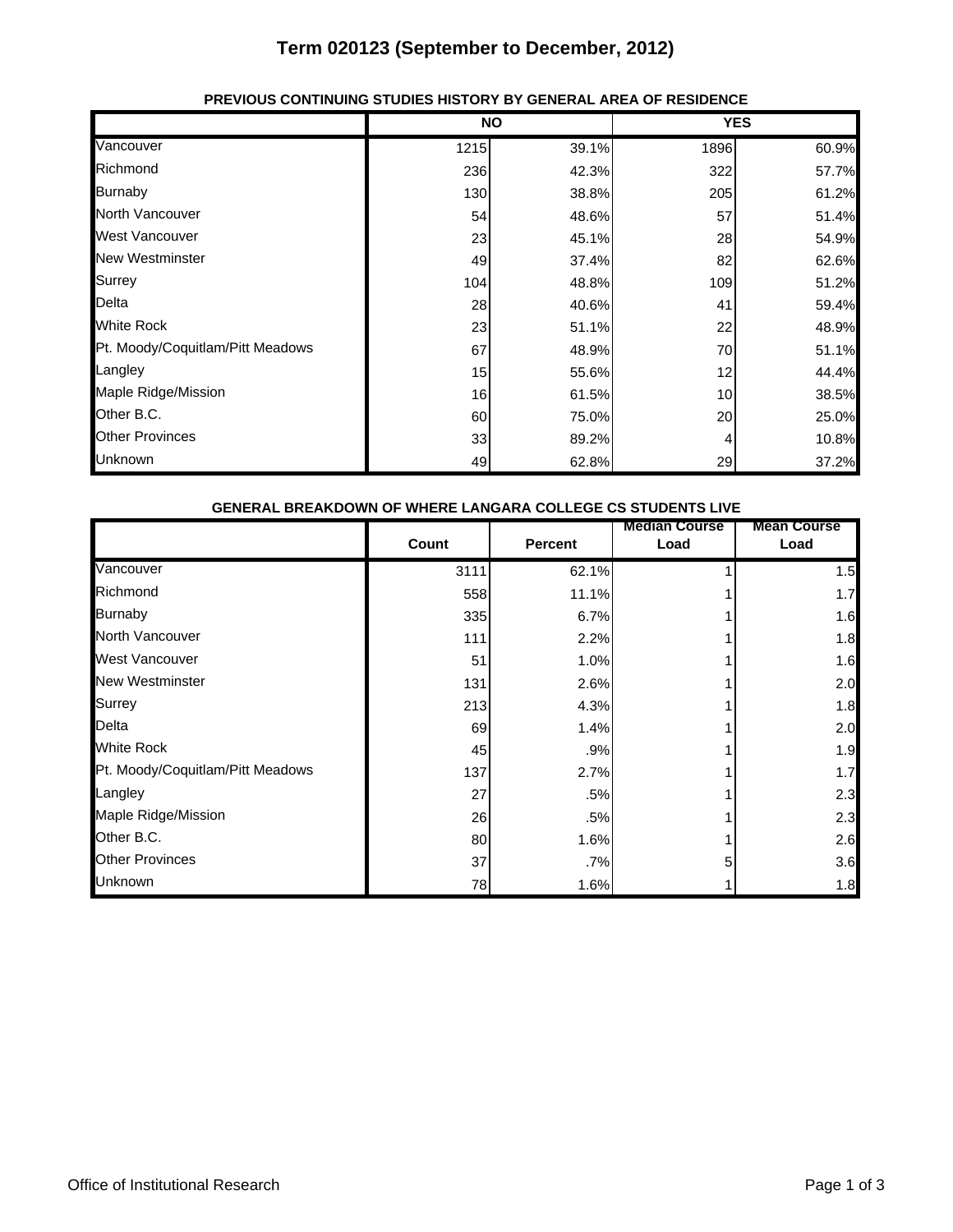## **Term 020123 (September to December, 2012)**

| Vancouver              | V5K- N.E. VANCOUVER                        | 37              |
|------------------------|--------------------------------------------|-----------------|
|                        | V5L- N.E. VANCOUVER-NANAIMO/CLARK          | 41              |
|                        | V5M- N.E. VANCOUVER                        | 53              |
|                        | V5N- E. VANCOUVER-NANAIMO/CLARK            | 134             |
|                        | V5P- S.E. VANCOUVER-NANAIMO/KNIGHT         | 210             |
|                        | V5R-S.E. VANCOUVER                         | 208             |
|                        | V5S- S.E. VANCOUVER                        | 163             |
|                        | V5T- VANCOUVER-MT.PLEASANT                 | 77              |
|                        | V5V-VANCOUVER-16TH/33RD                    |                 |
|                        | V5W-VANCOUVER-33RD/49TH                    | 118             |
|                        | V5X- S. VANCOUVER-CAMBIE/KNIGHT            | 160             |
|                        |                                            | 243             |
|                        | V5Y- VANCOUVER-1ST/49TH, CAMBIE/ONTARIO.   | 137             |
|                        | V5Z- VANCOUVER-1ST/49TH, OAK/CAMBIE        | 129             |
|                        | V6A- VANCOUVER-GR.N.WAY/BUR.INL            | 24              |
|                        | V6B- VANCOUVER-DOWNTOWN                    | 85              |
|                        | V6C- VANCOUVER-DOWNTOWN                    | $\overline{7}$  |
|                        | V6E- VANCOUVER-DOWNTOWN                    | 98              |
|                        | V6G-VANCOUVER-DOWNTOWN/STNLY.PK            | 79              |
|                        | V6H-VANCOUVER-1ST/33RD, GRANVILLE./OAK     | 101             |
|                        | V6J- VANCOUVER-1ST/33RD, ARBUTUS/GRANVILLE | 90              |
|                        | V6K-VANCOUVER-1ST/16TH, ARBUTUS/BLENHEM    | 90              |
|                        | V6L- VANCOUVER-16TH/33RD, ARBUTUS/BLENHEM  | 55              |
|                        | V6M-VANCOUVER-SHAUGHNESSY                  | 117             |
|                        | V6N- S.W. VANCOUVER-S. OF 33RD             | 67              |
|                        | V6P- S. VANCOUVER-MARPOLE                  | 400             |
|                        | V6R-VANCOUVER-POINT GREY                   | 77              |
|                        | V6S - VANCOUVER-16TH/33RD, BLENHEM/UBC     | 42              |
|                        | V6T-VANCOUVER-U.B.C.                       | 29              |
|                        | V6Z- VANCOUVER-DOWNTOWN                    | 40              |
| Richmond               | V6V- N.E. RICHMOND-NO.5/BOUNDARY           | 25              |
|                        | V6W- S.E. RICHMOND-WESTMINSTER/NO.5        | $\mathbf{1}$    |
|                        | V6X- N. RICHMOND-WESTMINSTER/NO.5          | 121             |
|                        | V6Y- CENTRAL RICHMOND-GILBERT/NO.5         | 140             |
|                        | V7A- S. RICHMOND                           | 62              |
|                        | V7C- W. RICHMOND                           | 126             |
|                        | V7E- S.W. RICHMOND                         | 83              |
| <b>Burnaby</b>         | V5A- N.E. BURNABY                          | 27              |
|                        | V5B- DELTA TO CLIFF AVE.                   | 27              |
|                        | V5C- N.W. BURNABY                          | 40              |
|                        | V5E- S.W. BURNABY                          | 48              |
|                        | V5G-W. BURNABY                             | 40              |
|                        | V5H- S.W. BURNABY                          | 92              |
|                        | V5J- S.W. BURNABY                          | 61              |
| North Vancouver        | V7G- N.VAN E. OF SEMOR PK.                 | 8               |
|                        | V7H- N.VAN E. OF SEMOR CR.                 | 8               |
|                        | V7J- N.VAN E. OF MOUNTAIN HWY              | 15              |
|                        | V7K- N.VAN N.E. OF UPPER LEVEL             | 5               |
|                        | V7L- N.VAN S. OF UPPER LEVEL               | 13              |
|                        | V7M- N.VAN S. OF UPPER LEVEL               | 22              |
|                        | V7N- N.VAN N. OF UPPER LEVEL               | $\overline{7}$  |
|                        | V7P- N.VAN NEAR LIONS BR.                  | 15              |
|                        | V7R- N.VAN N. OF UPPER LEVEL               | 18              |
| <b>West Vancouver</b>  | V7S- W.VAN N. OF UPPER LEVEL               |                 |
|                        | V7T- W.VAN NEAR BRIDGE                     | 15              |
|                        | V7V- W.VAN S. OF UPPER LEVEL               | 13              |
|                        | V7W- HORSESHOE BAY AREA                    | 17              |
| <b>New Westminster</b> | V3L- E. NEW WESTMINSTER                    | $6\phantom{.}6$ |
|                        | <b>V3N- NEW WESTMINSTER</b>                | 14              |
|                        | V3M- NEW WESTMINSTER-Q.BOROUGH             | 66              |
|                        |                                            | 51              |